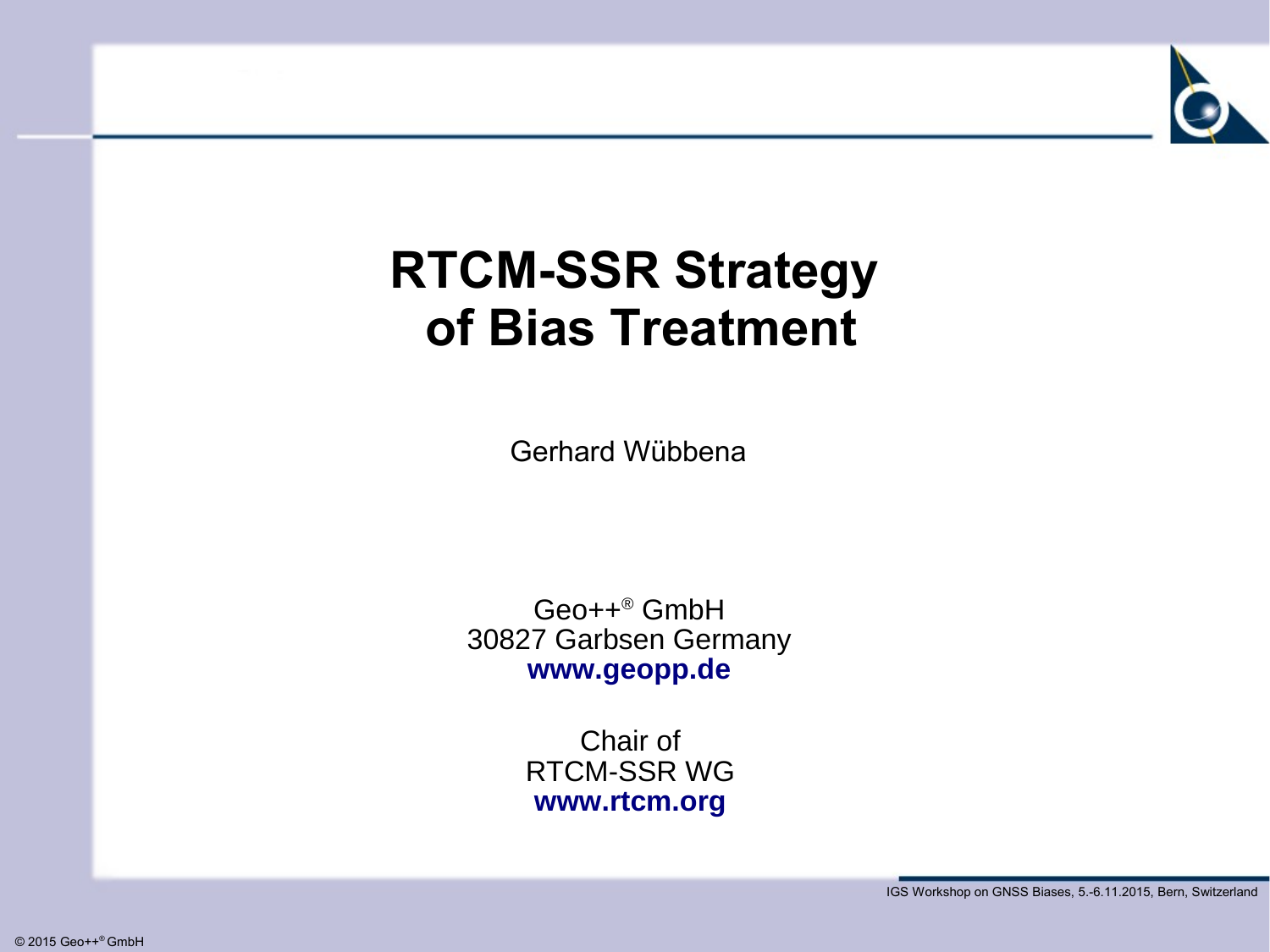### RTCM-SC104 SSR Development

- working group established in 2007
- 3 message development stages
	- (1) transmission of **satellite orbit corrections**, **satellite clock corrections**, **satellite code biases** and **URA** values (currently GPS and GLONASS)
		- enables real-time dual frequency code based applications
		- completed in May 2011 and first published as document "*RTCM STANDARD 10403.1 with Amendments 1-5",* July 1, 2011
	- (2) transmission of **satellite phase biases** and **VTEC** ionosphere
		- VTEC and new stage 1 messages (Galileo, QZSS, ...) ready for vote
		- satellite phase biases ready for vote; still some disussions in plenary
		- shall enable real-time phase based applications including ambiguity resolution and real-time single frequency applications
	- (3) transmission of **STEC** and **tropospheric parameters**
		- shall enable real-time applications (centimeters in seconds)
	- (4) **compression** of messages ("first content, then compression")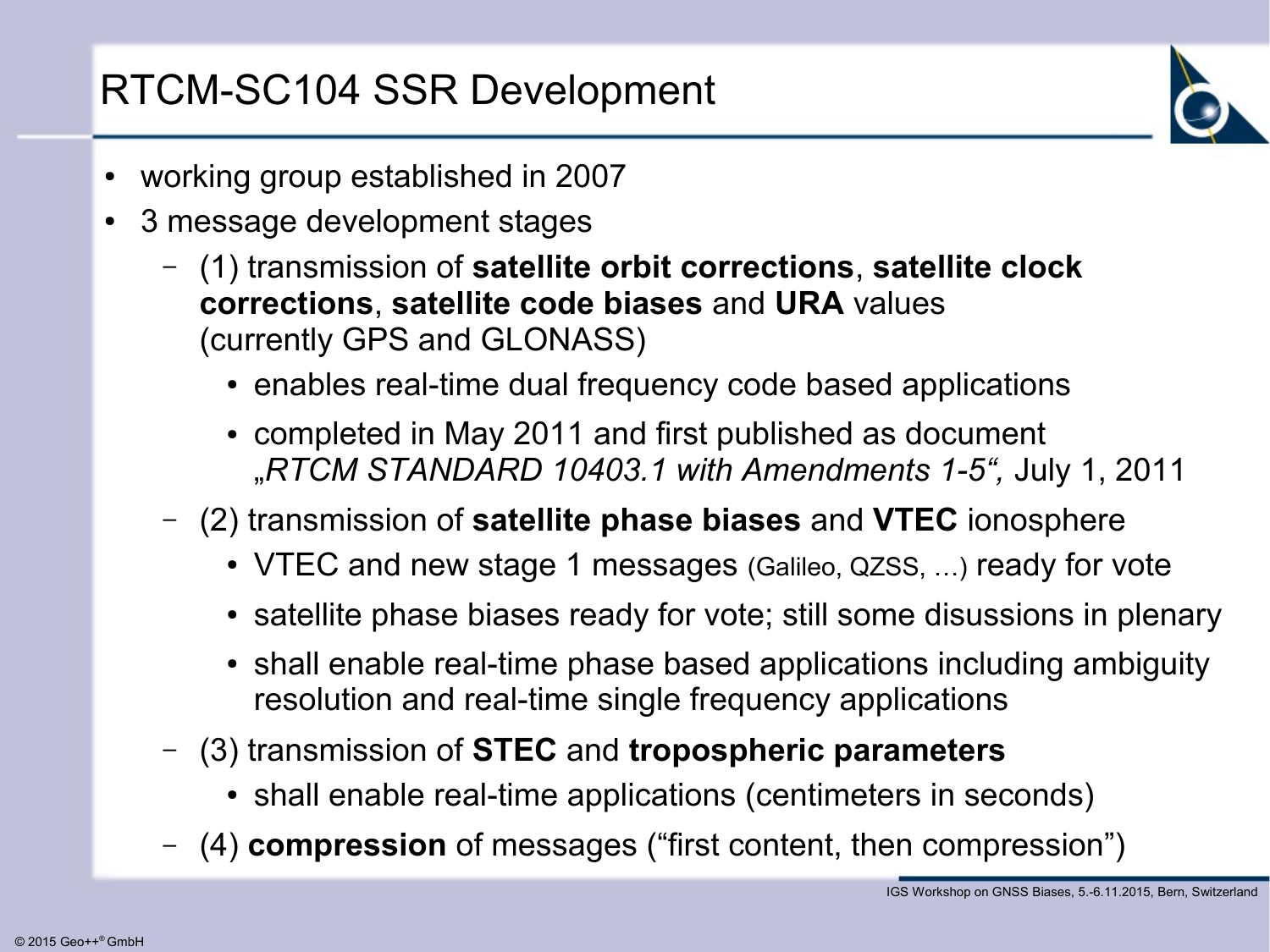## Strategy / Concepts for RTCM-SSR Development



● RTCM-SSR shall be a **self-contained** format as far as possible

i.e. all necessary information for consistent processing shall be contained in the RTCM-SSR stream or shall be specified inf the standard document; the need for external information shall be avoided as far as possible

- counter example: satellite PCV (tbd)
- the definition of RTCM-SSR contents **shall not limit/restrict** the generation of SSR streams; **no use of particular generation models or approaches**
	- example: conventional approaches with dynamic orbit modeling (IGS) as well as approaches with kinematic orbit modeling shall be supported
- **international conventions for** observation **modeling and/or corrections** shall be applied **as far as necessary** and as long as they are well defined and documented and freely usable
	- example: IERS convention
- do not prevent new ideas, models or approaches!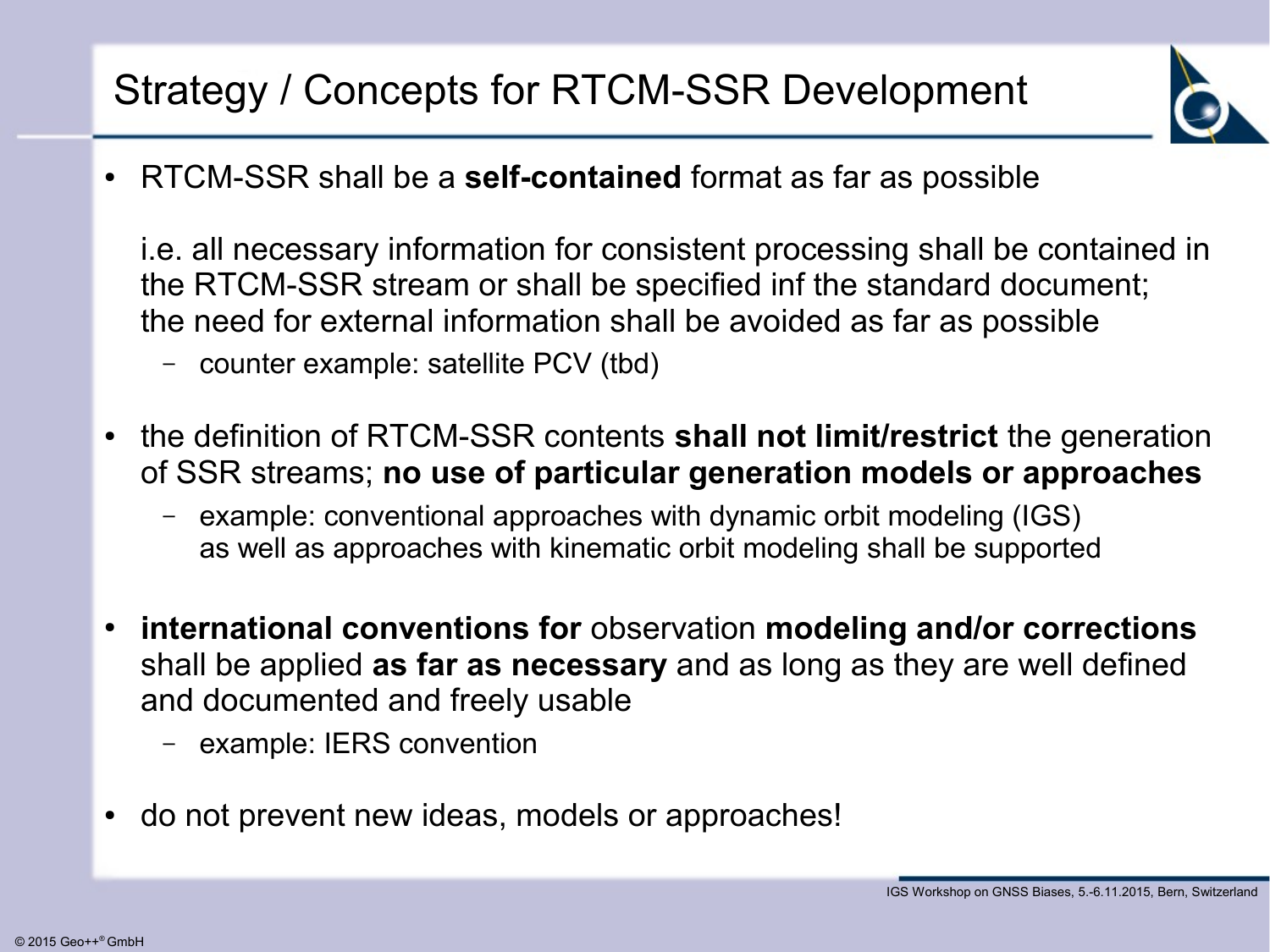## Strategy / Concepts for RTCM-SSR Development



• the standard shall allow in a flexible way **different update rates for different state parameters**

Different error states possess different variability with time. Slowly changing states need lower update rates as highly variable states. This is the key characteristic that allows minimization of stream bandwidth.

- **self-consistency** of RTSM-SSR streams must be achieved
- **consistent processing** of SSR stream contents must be ensured

Consistency is one of the major requirements in order to achieve the desired performance. Consistency of algorithms and computations for reference models must be assured as well as consistency of state parameter sets.

• the RTCM-SSR standard shall support **scalable global, continental, regional and/or local applications**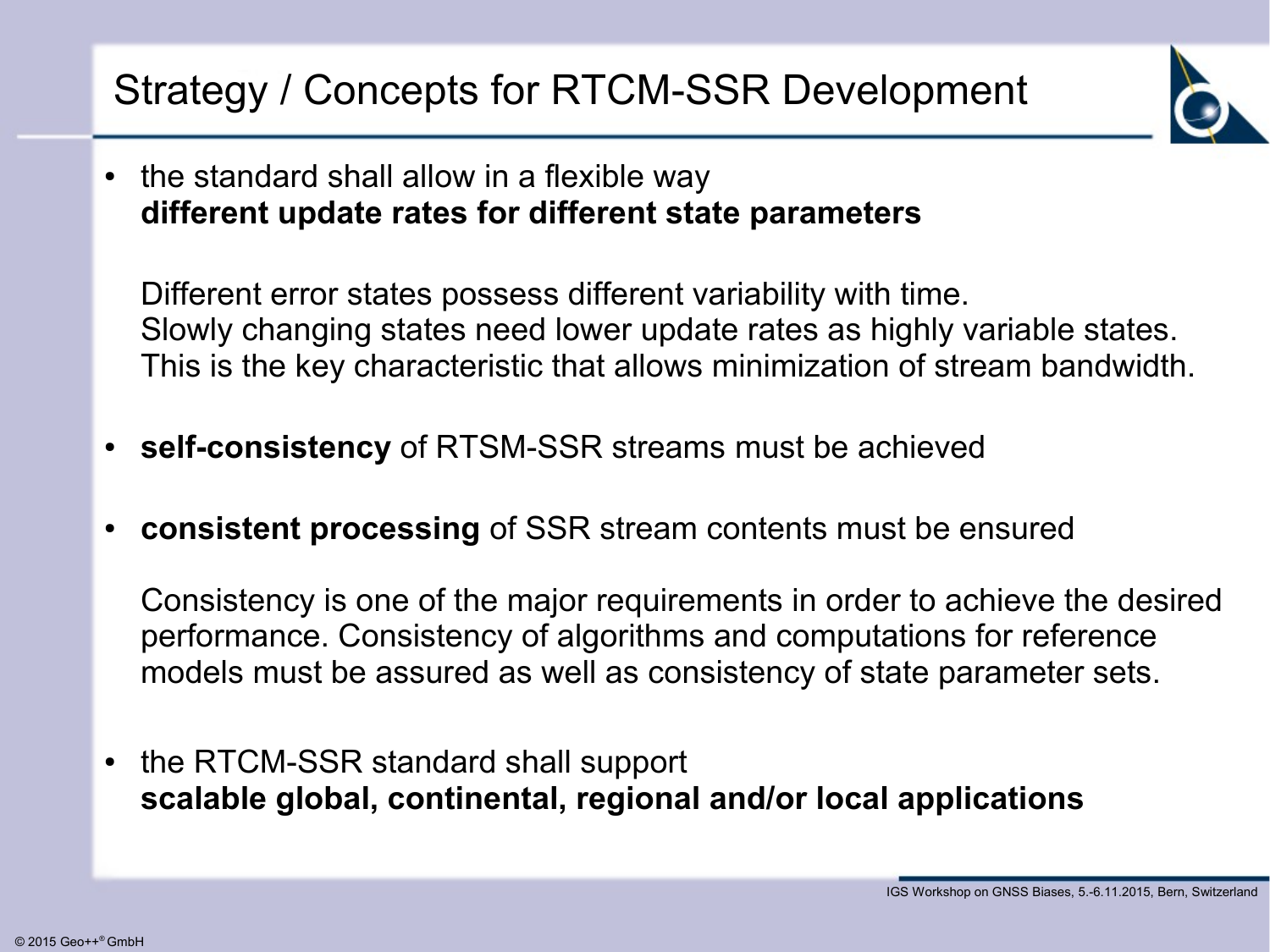## Major GNSS Error Sources & RTCM State Parameters



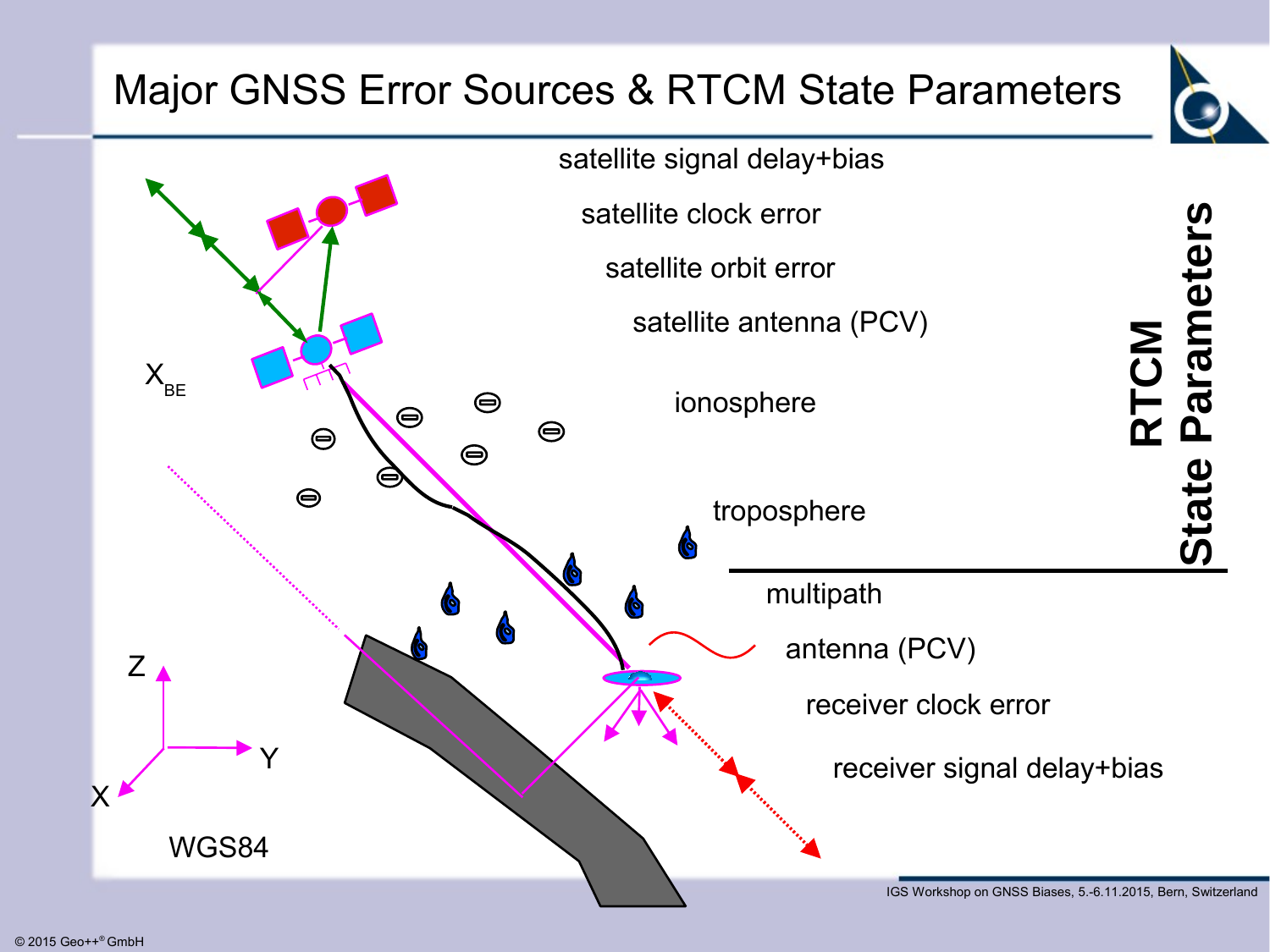## Strategy / Concepts for RTCM-SSR Development

#### ● **multiple stage models**

- different messages for same state constituent
- different **messages are added**
- added messages add accuracy
- required for RTCM-SSR development (e.g. spatial variation of atmospheric parameters)
- **allows scaling for different applications/accuracies**

#### ● **examples**

- satellite clock
	- initial component clock polynomial
	- optional component high rate clock
- ionosphere (one or mor constituents)
	- initial model Vertical TEC spherical harmonics
	- and/or component slant TEC
	- and/or component gridded TEC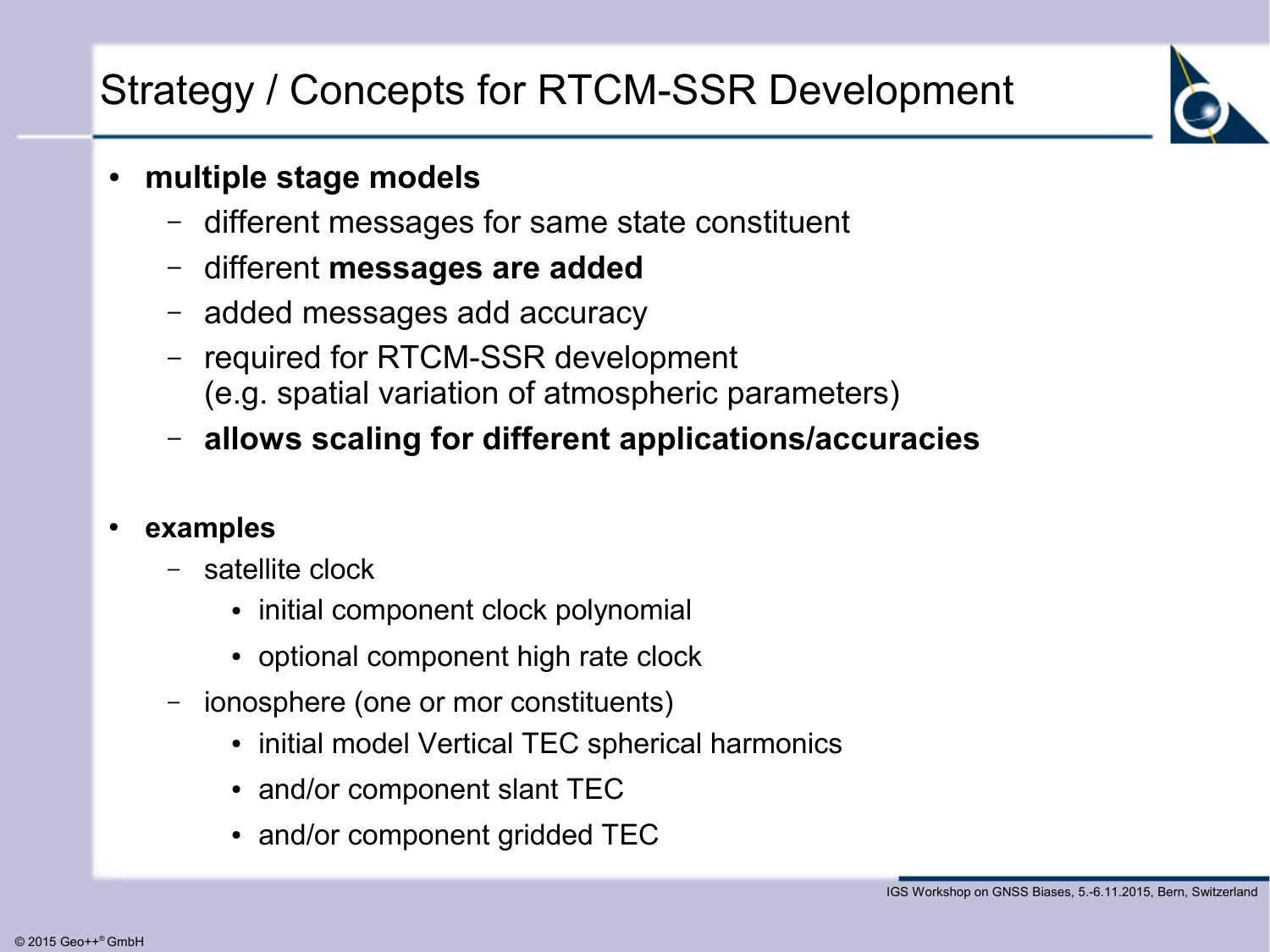#### RTCM-SSR Consistency Sketch

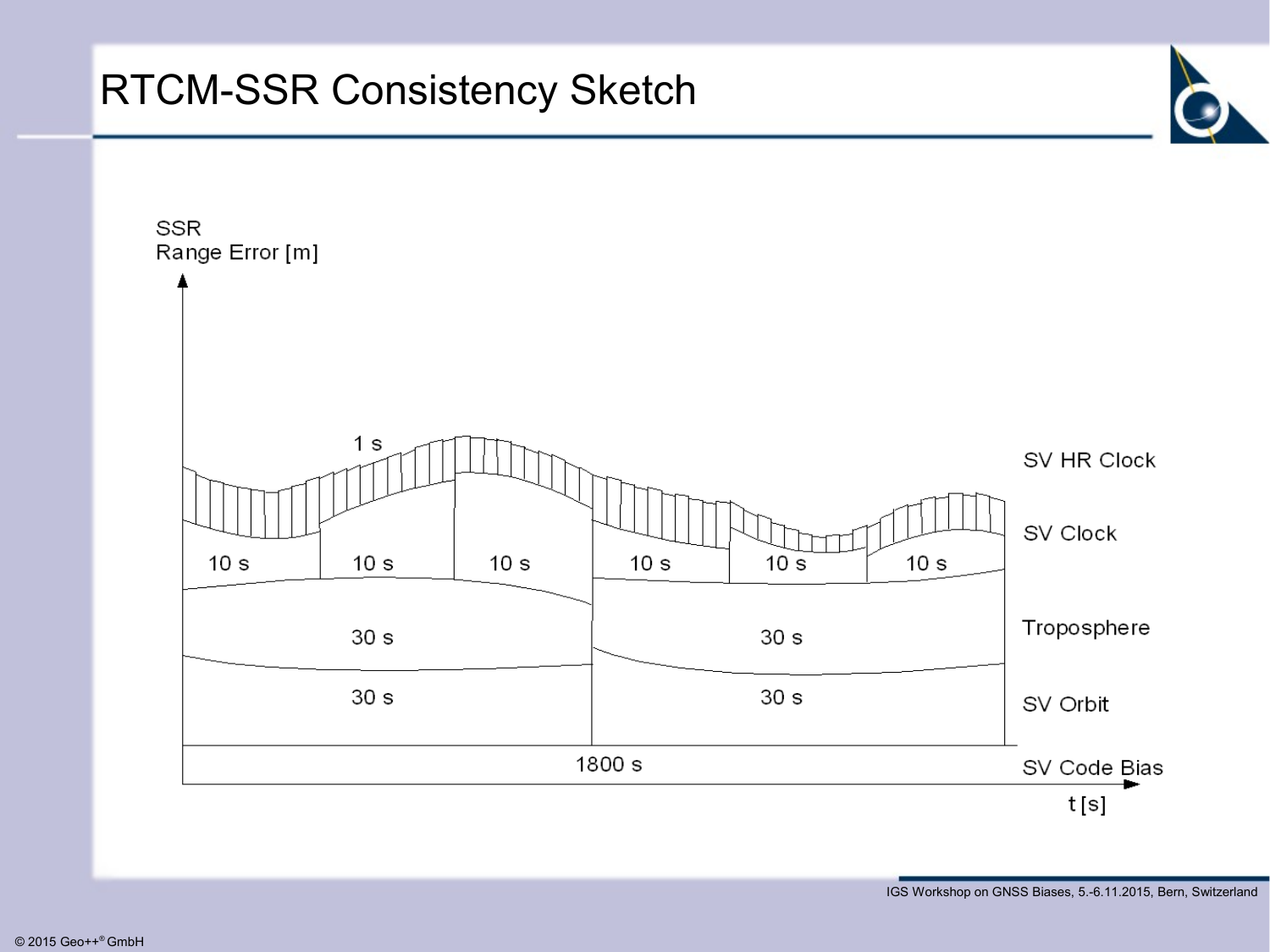### RTCM-SSR and Signal Biases

- RTCM-SSR messages for **satellite and signal** dependent code and carrier **biases** are (will be) defined as
	- "absolute biases" (instead of differential biases)
		- no need to define reference signals or reference linear combinations
		- flexible approach with respect to signal selection
		- SSR generating applications working with Differential Biases (DBs) shall chose absolute values in a way that the DBs a correctly represented and consistency is maintained
- RTCM-SSR biases may contain remaining/average/reference **receiver biases**
	- biases **common to all satellites**
		- easily eliminated through differencing or
		- changing the estimates of corresponding rover parameters
	- in case of **non-common biases** (GLONASS FDMA)
		- a type 1033 message describing the type or instance of a reference receiver/antenna shall be sent with the RTCM-SSR stream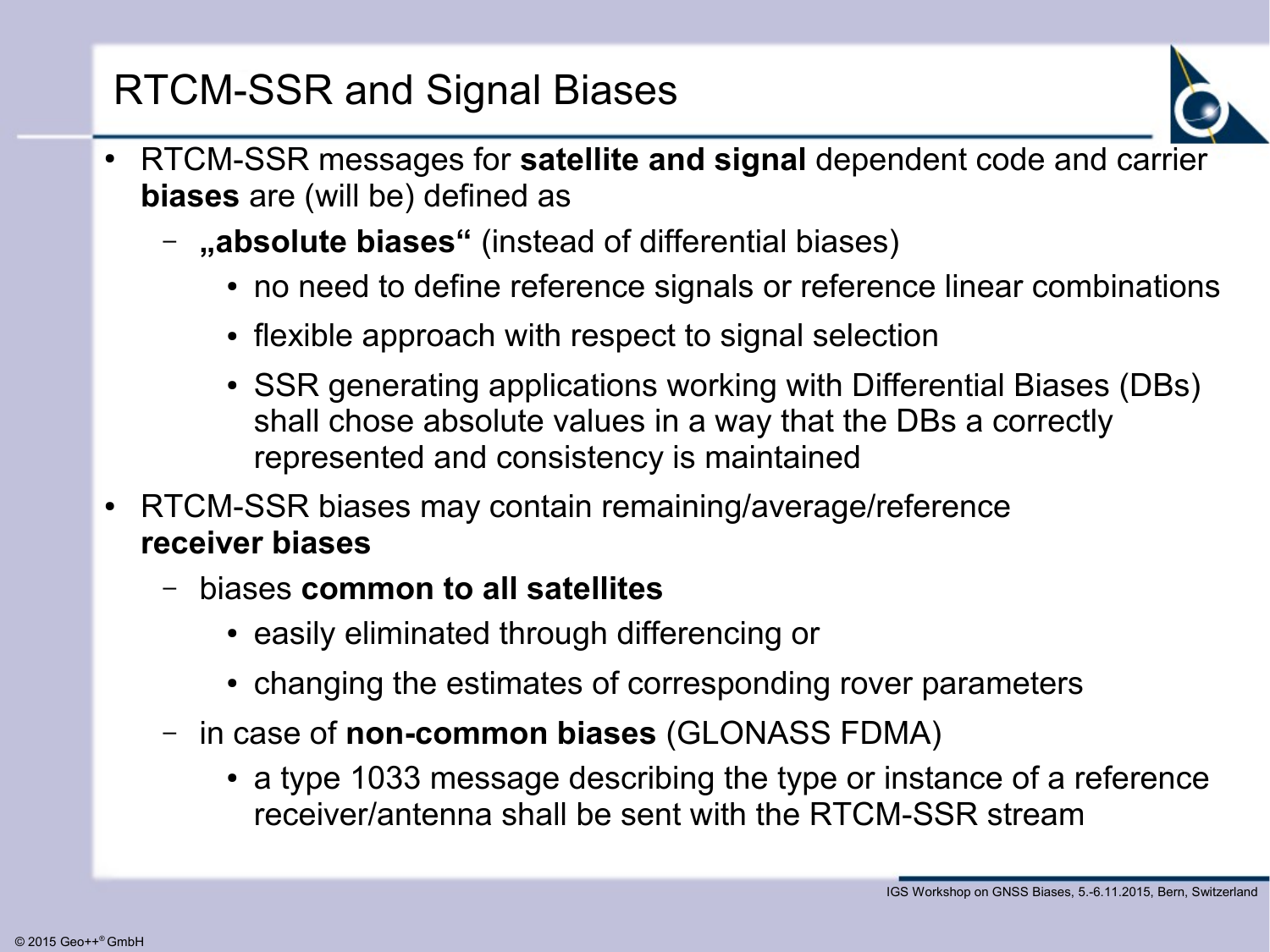

- **every transmitted GNSS signal component experiences a specific signal delay** (bias) in satellite HW/SW
- applies to satellite **code and phase signals**
- example:
	- GPS dual frequency observations: **code** (**P1, P2**) and **carrier** (**L1, L2**)
	- error components: **satellite clock error dt** and **code biases BP**i and **phase biases BL**i
	- combined clock and signal signal delay error at satellite antenna:

 $dP1 = dt + BP1$  $dP2 = dt + BP2$  $dL1 = dt + BL1$  $dl2 = dt + Bl2$ 

linear dependency between clock and bias terms ==> **only** 4 (**n\_signal -1**) **independent parameters**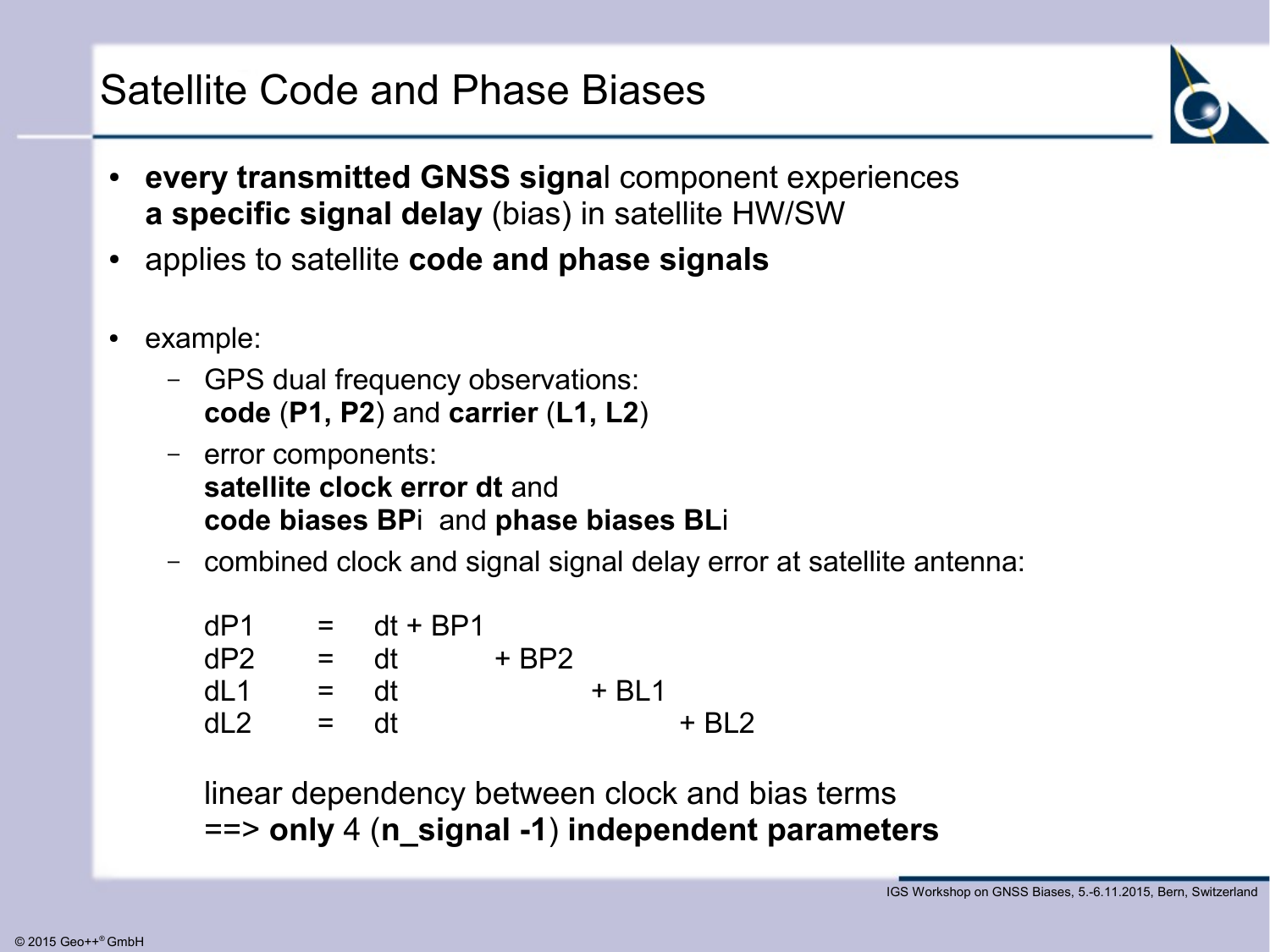

- **no** specific **reference bias/signal used** in RTCM-SSR, which allows **maximum flexibility** for service providers
- example
	- complete support of **reference bias/signal** like ionospheric free linear combination of P1, P2 (**GPS/IGS**)
	- **BR** defined to be bias-free gives biased clock and "differential" signal biases:

 $dC1W = (dt + BR) + (BC1W-BR)$  $dC2W = (dt + BR)$  + (BC2W-BR) dL1W =  $(dt + BR)$  +  $(HL1W-BR)$  $dL2W = (dt + BR)$  + (BL2W-BR) or  $dC1W = dt' + BC1W'$  $dC2W = dt'$  + BC2W  $dl_1W = dt'$  + BL1W '  $dL2W = dt'$  + BL2W '

● **individual signal** component **(code or carrier)** can be utilized, if corresponding and **consistent bias** is transmitted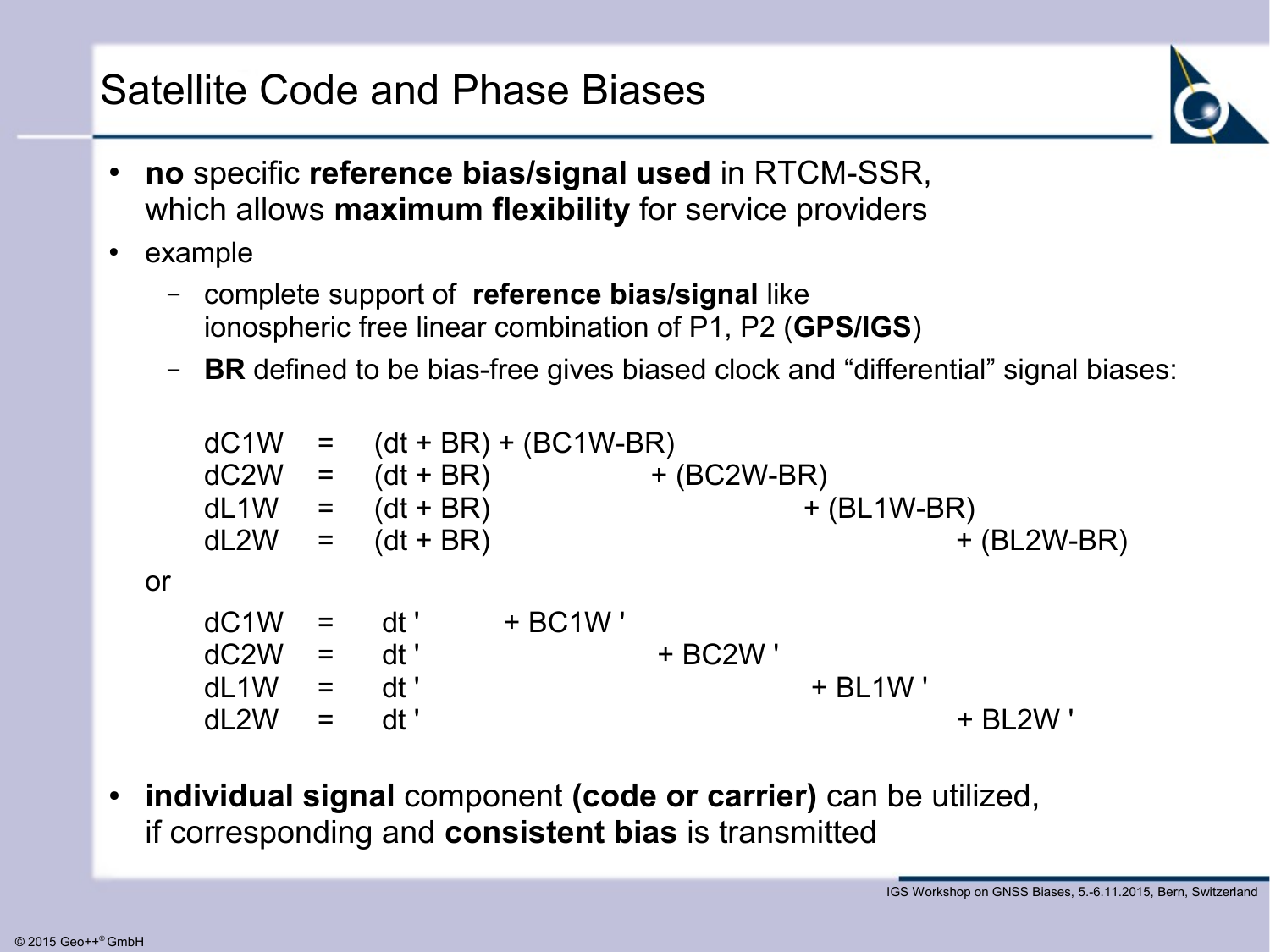- valid for any number of signals
- example
	- error components: **satellite clock error dt** and **code biases B\***i and **phase biases B\***i
	- combined clock and signal signal delay error at satellite antenna:

| $dC1C = dt + BC1C$ |                           |    |             |
|--------------------|---------------------------|----|-------------|
| $dC2W =$           |                           | dt | + BC2W      |
| dC2C               | $=$ dt                    |    | $+ B C 2 C$ |
| $dC5I = dt$        |                           |    | $+ BCSI$    |
| dL1W               | $=$ dt                    |    | $+$ BL1W    |
| dL2W               | $=$ dt                    |    | + BL2W      |
| dL2C               | $\mathbf{r} = \mathbf{r}$ | dt | $+$ BL2C    |
| dL5I               | $=$                       |    | $+$ BL5I    |

linear dependency between clock and bias terms ==> **only** 7 (**n\_signal -1**) **independent parameters**

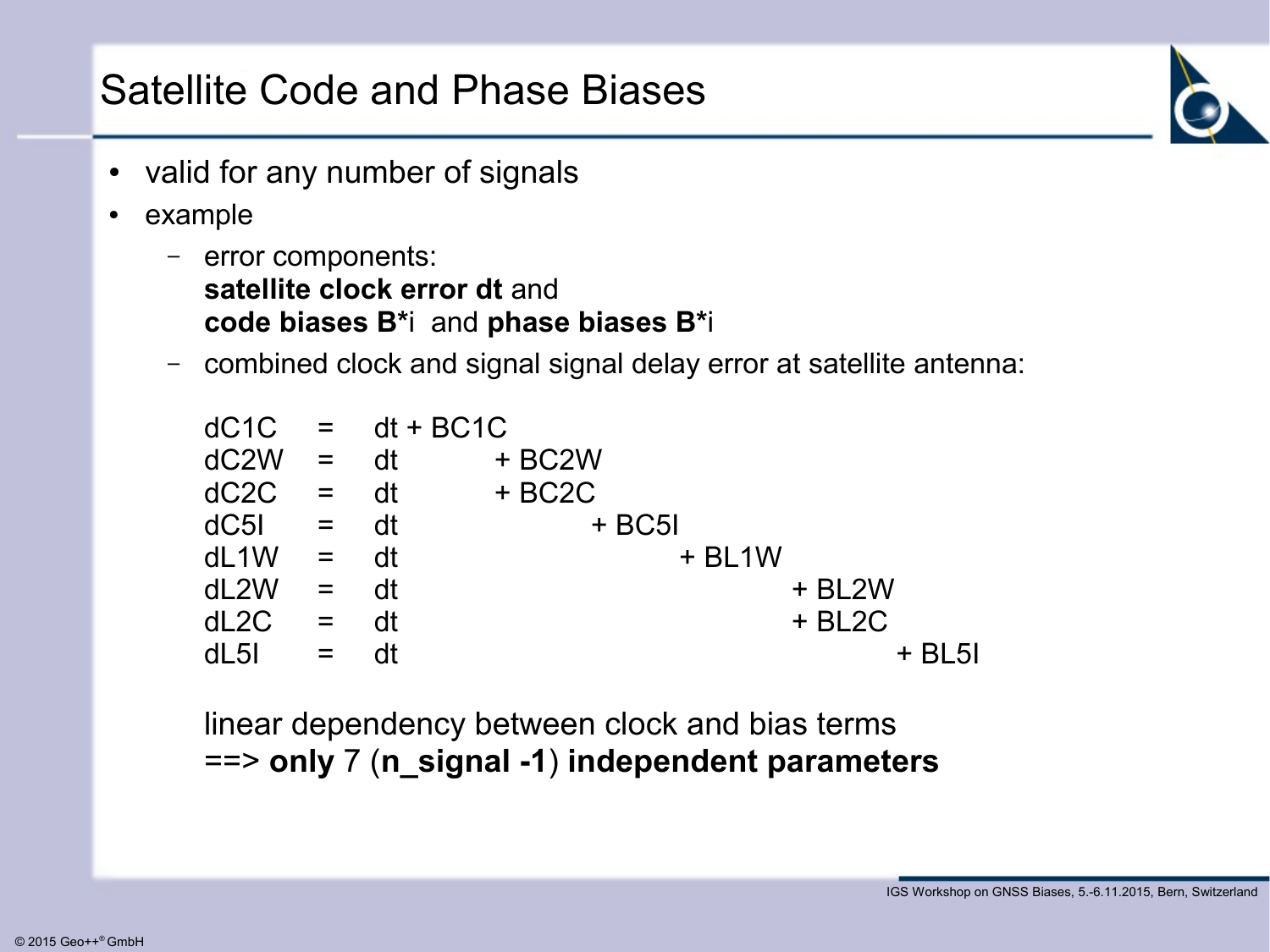- concept of RTCM-SSR satellite biases
	- all software dependent bias concepts are expected to be mapped to RTCM-SSR approach
- verification
	- e.g. theoretical analysis

**Teunissen**, P. J. G. and Khodabandeh, A. (2015). Review and principles of PPP-RTK methods. Journal: Journal of Geodesy, Vol 86, No 3, 217-240.

– e.g. practical application

**Laurichesse**, D. (2015). Handling the Biases for Improved Triple-Frequency PPP Convergence. Innovation, GPS World, April.